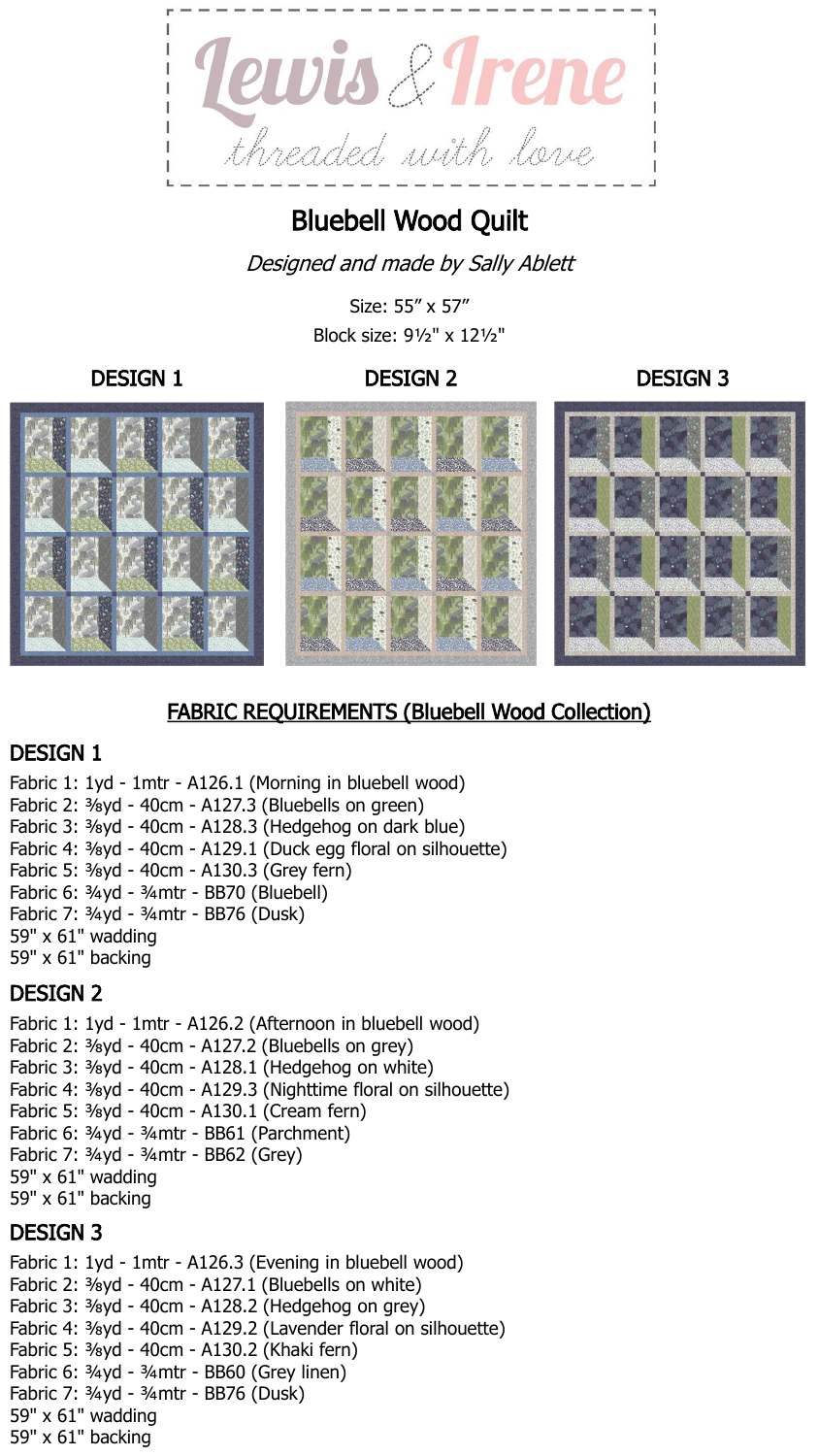### CUTTING

Look at diagram for which way to cut your fabric strips, some will be the length across and some down the length of the fabric

> 1. From fabric 1 cut:  $-20 \times 6\frac{1}{2}$ "  $\times 9\frac{1}{2}$ " 2. From fabric 2 cut:  $-10 \times 3\frac{1}{2}$ "  $\times 6\frac{1}{2}$ "  $-10 \times 3\frac{1}{2}$ "  $\times 3\frac{1}{2}$ " 3. From fabric 3 cut:  $-10 \times 3\frac{1}{2}$ "  $\times 9\frac{1}{2}$ "  $-10 \times 3\frac{1}{2}$ "  $\times 3\frac{1}{2}$ " 4. From fabric 4 cut: -  $10 \times 3\frac{1}{2}$ "  $\times 6\frac{1}{2}$ "  $-10 \times 3\frac{1}{2}$ "  $\times 3\frac{1}{2}$ " 5. From fabric 5 cut:  $-10 \times 3\frac{1}{2}$ "  $\times 9\frac{1}{2}$ "  $-10 \times 3\frac{1}{2}$ "  $\times 3\frac{1}{2}$ " 6. From fabric 6 cut:  $-16 \times 1\frac{1}{2}$ "  $\times 12\frac{1}{2}$ " - 15 x 1½" x 9½" -  $4 \times 1\frac{1}{2}$ " x 51 $\frac{1}{2}$  (joint strips together for the length) 7. From fabric 7 cut: -  $2 \times 2\frac{1}{2}$ " x 53 $\frac{1}{2}$ " (joint strips together for the length) - 2 x 2½" x 55½" (joint strips together for the length)  $-12 \times 1\frac{1}{2}$ "  $\times 1\frac{1}{2}$ "

### MAKING UP BLOCK

Use ¼" seam allowance throughout. Press all seams open unless otherwise noted.

## DESIGN 1 DESIGN 2 DESIGN 3





Lay out all the pieces required for the block

Start with your squares 3½" x 3½" of fabric 2 and fabric 3. With right sides together draw a diagonally line across the back and sew down this line

Before cutting your seam open to see you have it the right way